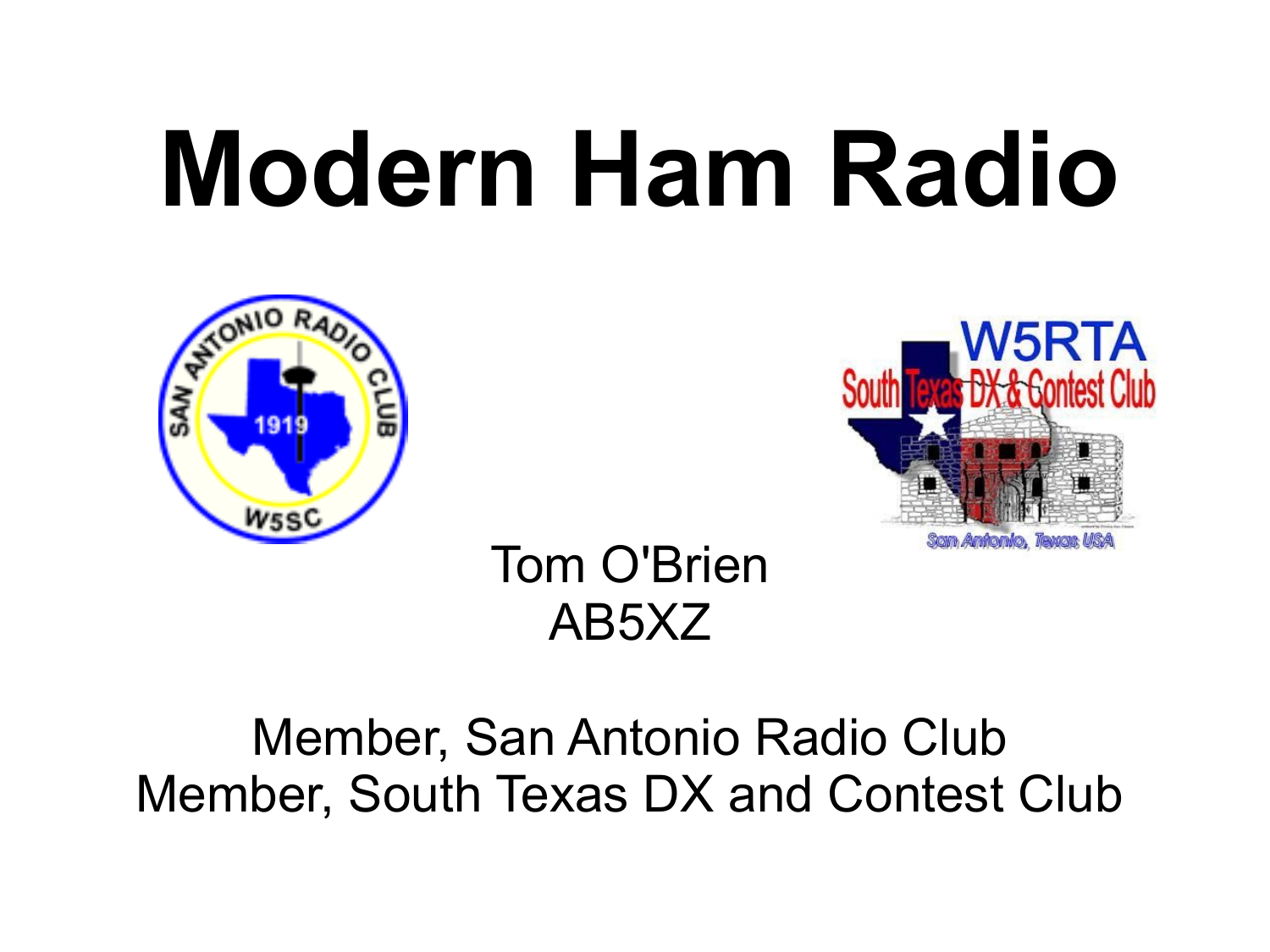# A Few Modernizing Influences

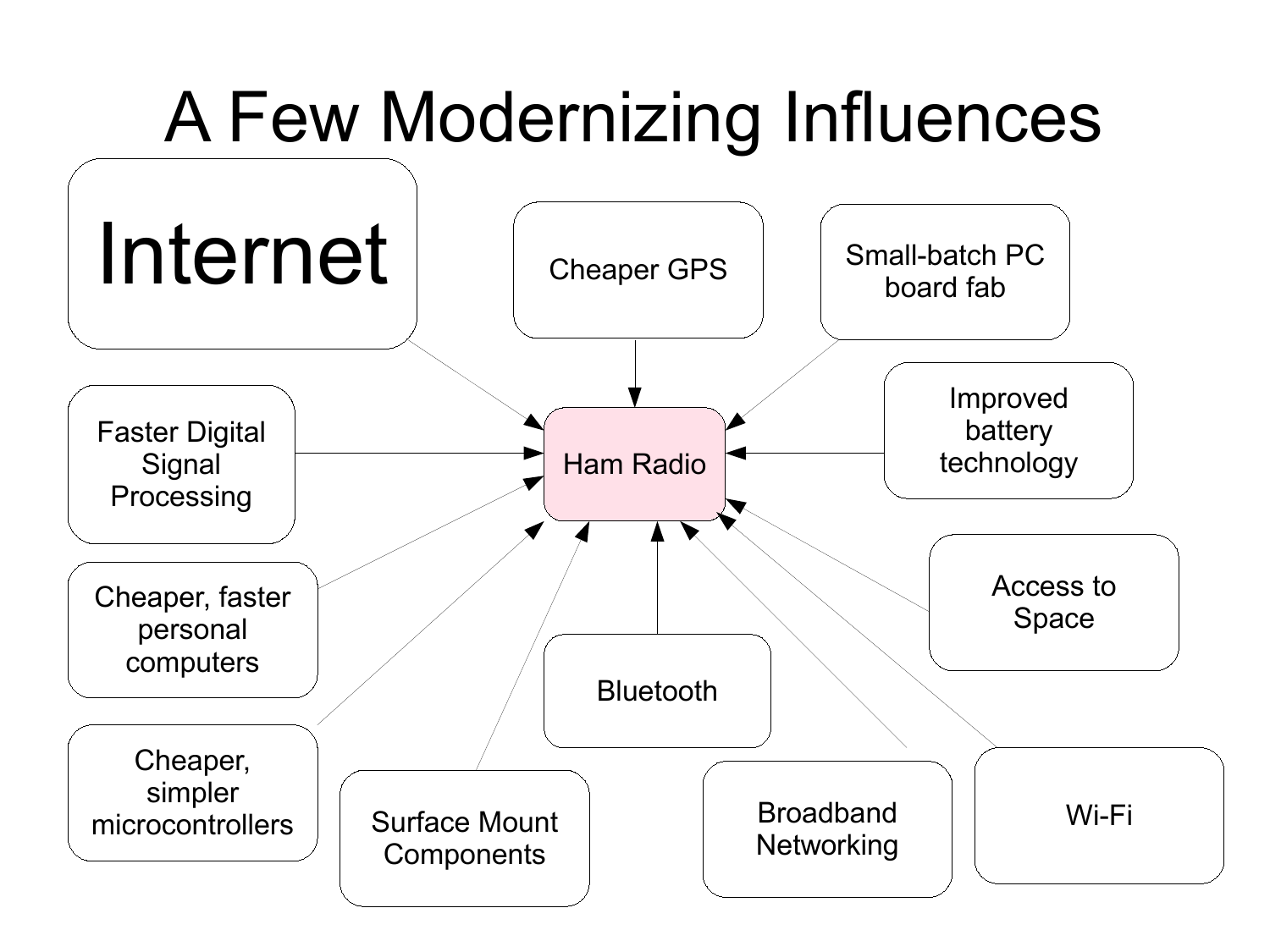# What's New About Ham Radio?

- Modulation and coding
- Digital Signal Processing
- Software Defined Radio
- Low Power Radio
- Amateur Radio Satellites
- Remote Station Operation
- Voice over IP
- Internet-enhanced communications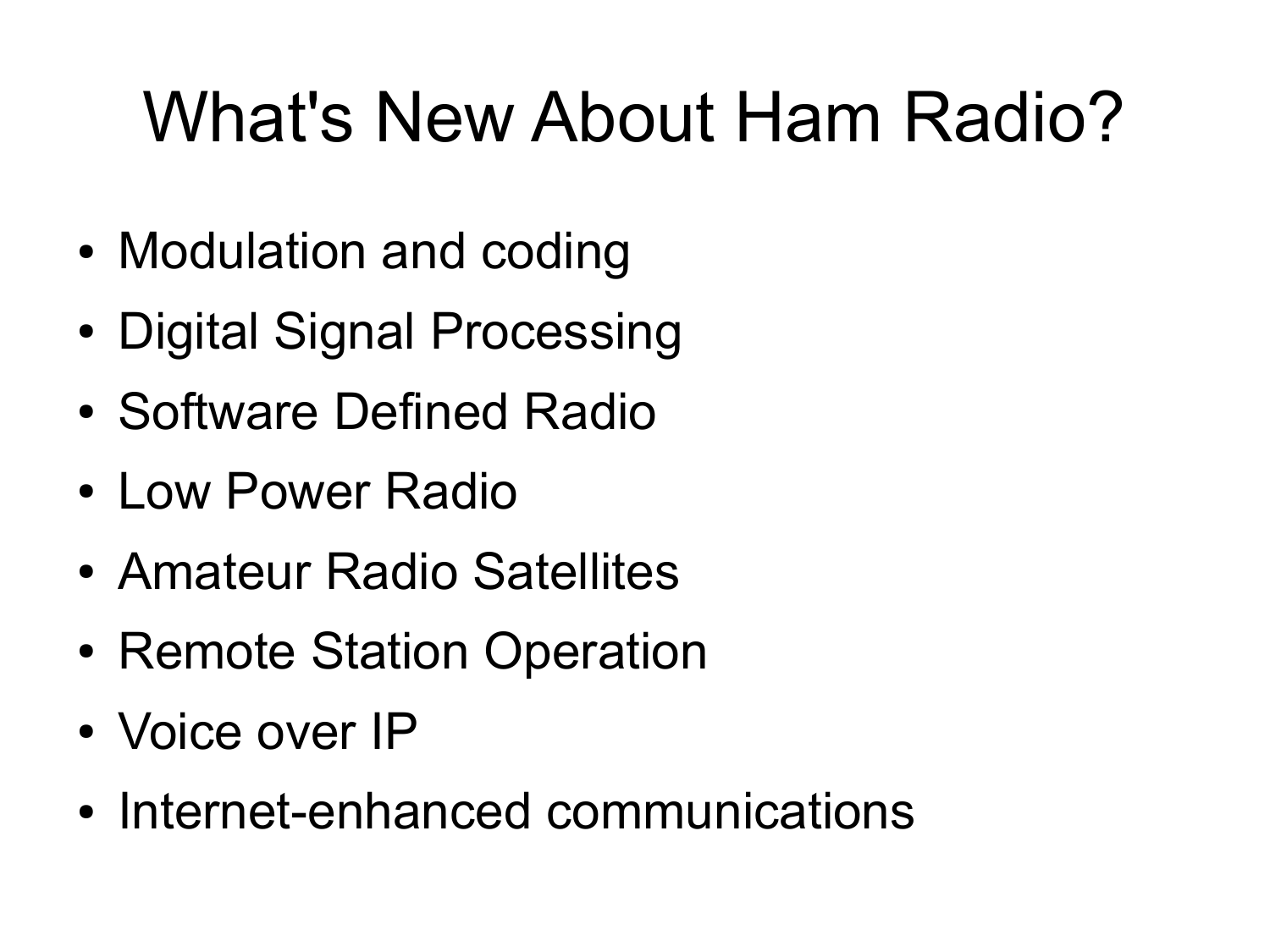# Sound Card Modes

- Popular Sound Card Modes
	- PSK (PSK31 is most popular)
	- RTTY (it just won't die)
	- MFSK16
	- Olivia
	- Hellschreiber
	- MT63
- CW Skimmer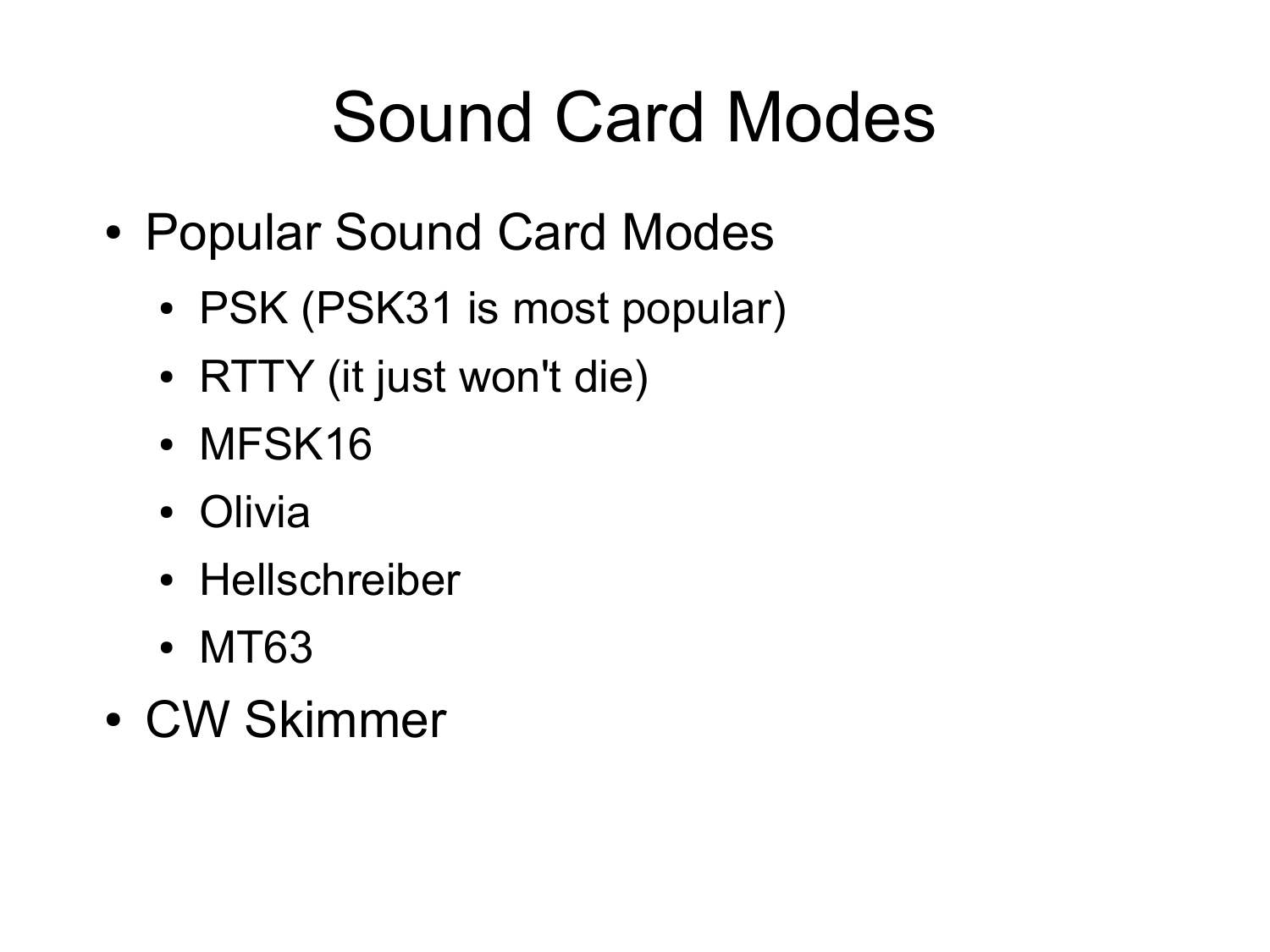#### Sound Card setup



From ARRL Handbook 2011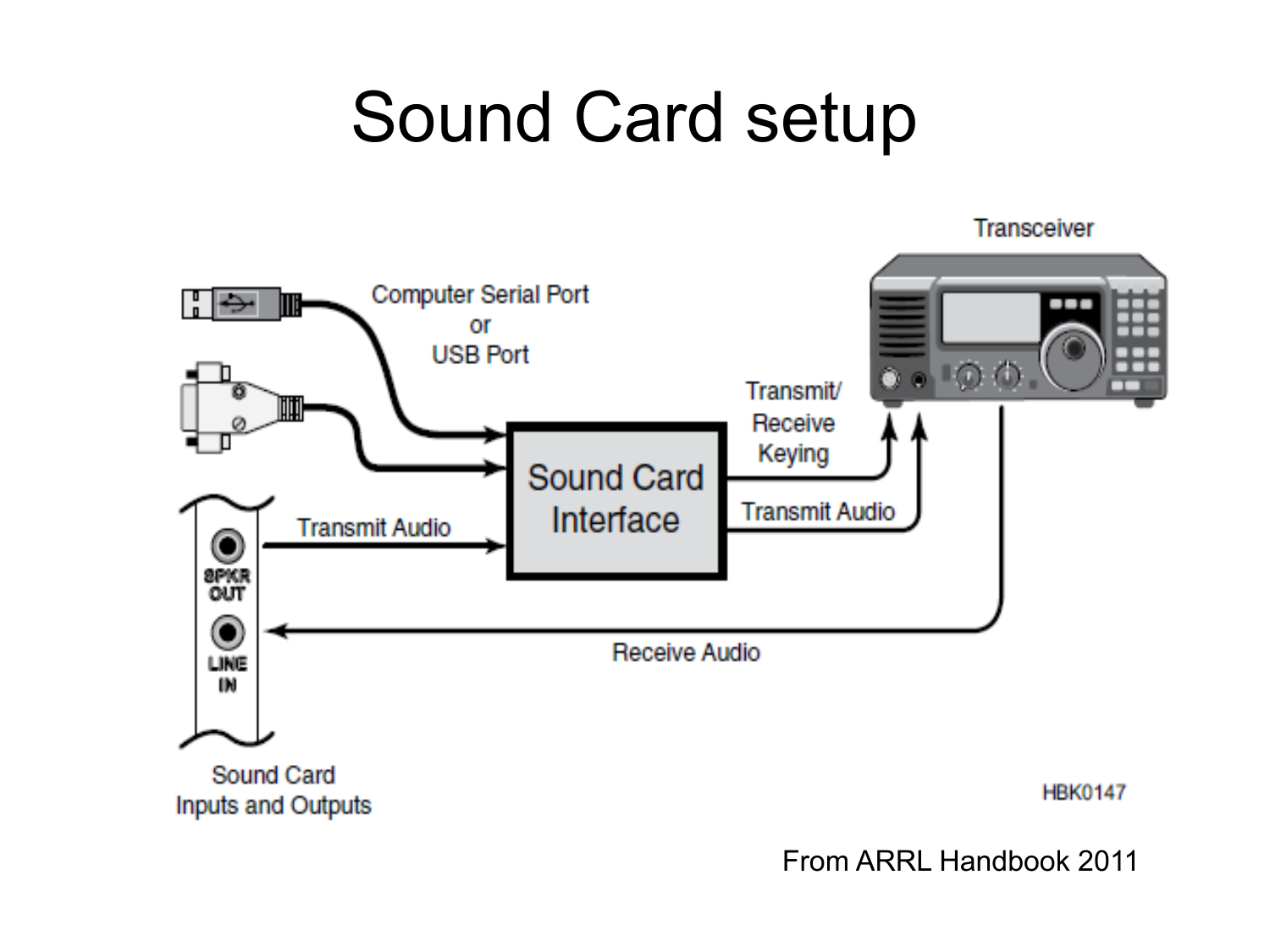# CW Skimmer

- Requires wideband receiver for best operation
- Listens to a large part of the band
- Decodes the various CW signals it finds
- Makes them available to the CW operator
- Analyzes them for contesting value
- Loved/hated by CW contesters

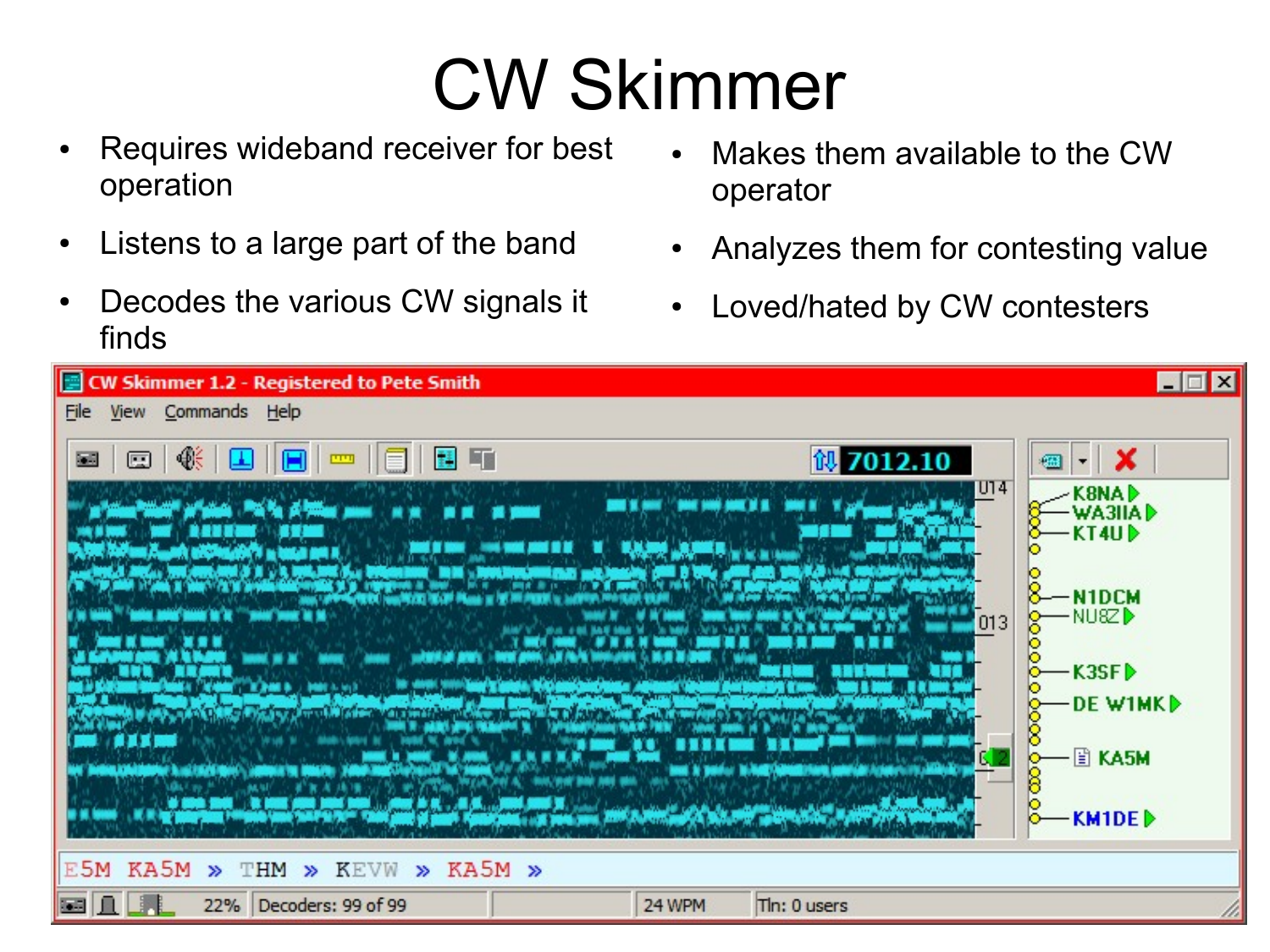# Digital Signal Processing

- Sound card DSP
- DSP in the IF
- $\cdot$  IQ see the next slide
- DSP can replace hundreds of dollars in hardware filter options – and do more!
- Capability of DSP depends on speed of
	- A/D conversion of input
	- Processor
	- D/A conversion of output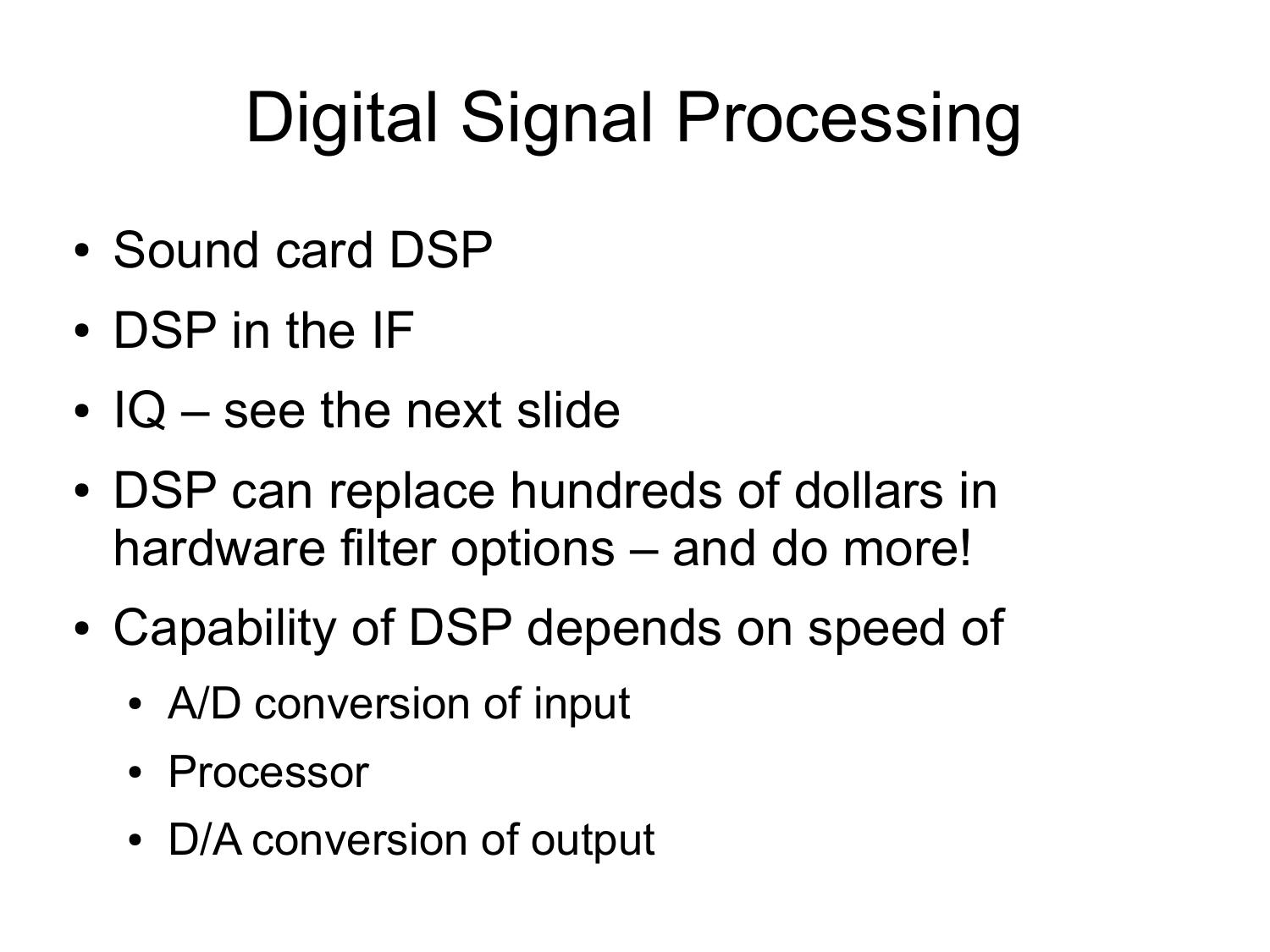# Software Defined Radio

- Enabled by powerful DSP
- Direct detection (not superheterodyne) provides a path to sophisticated functionality in the radio
- Redefine signal processing to take advantage of In-phase and Quadrature signals from the detector.
- Modulation, coding methods limited only by your imagination (and FCC regulations!)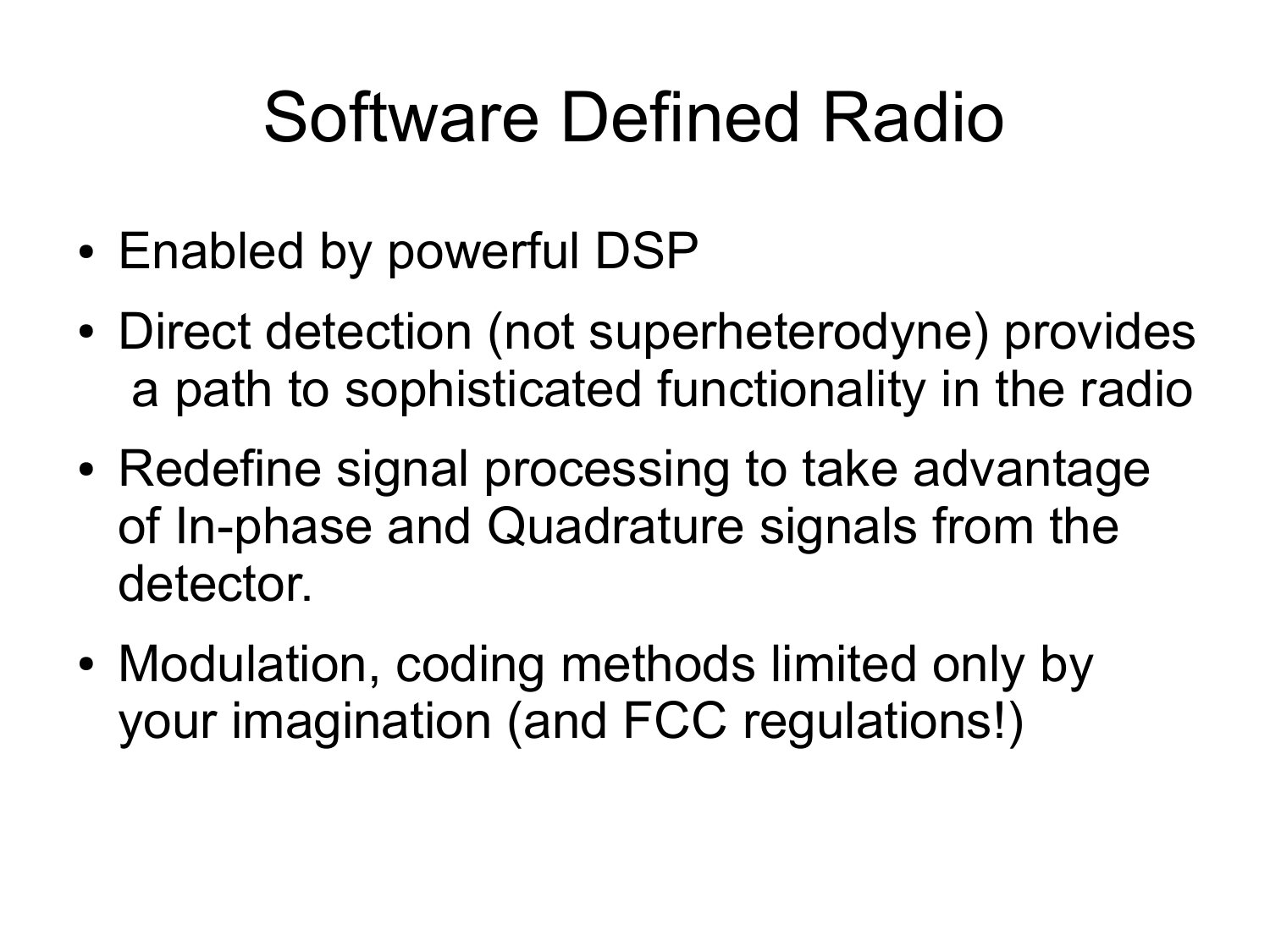# FlexRadio

- 100 watt radio
- $\cdot$  HF 6 meters
- World-class performance
- DSP and hardware control software is open-source.
- Under \$2000 for Flex-3000

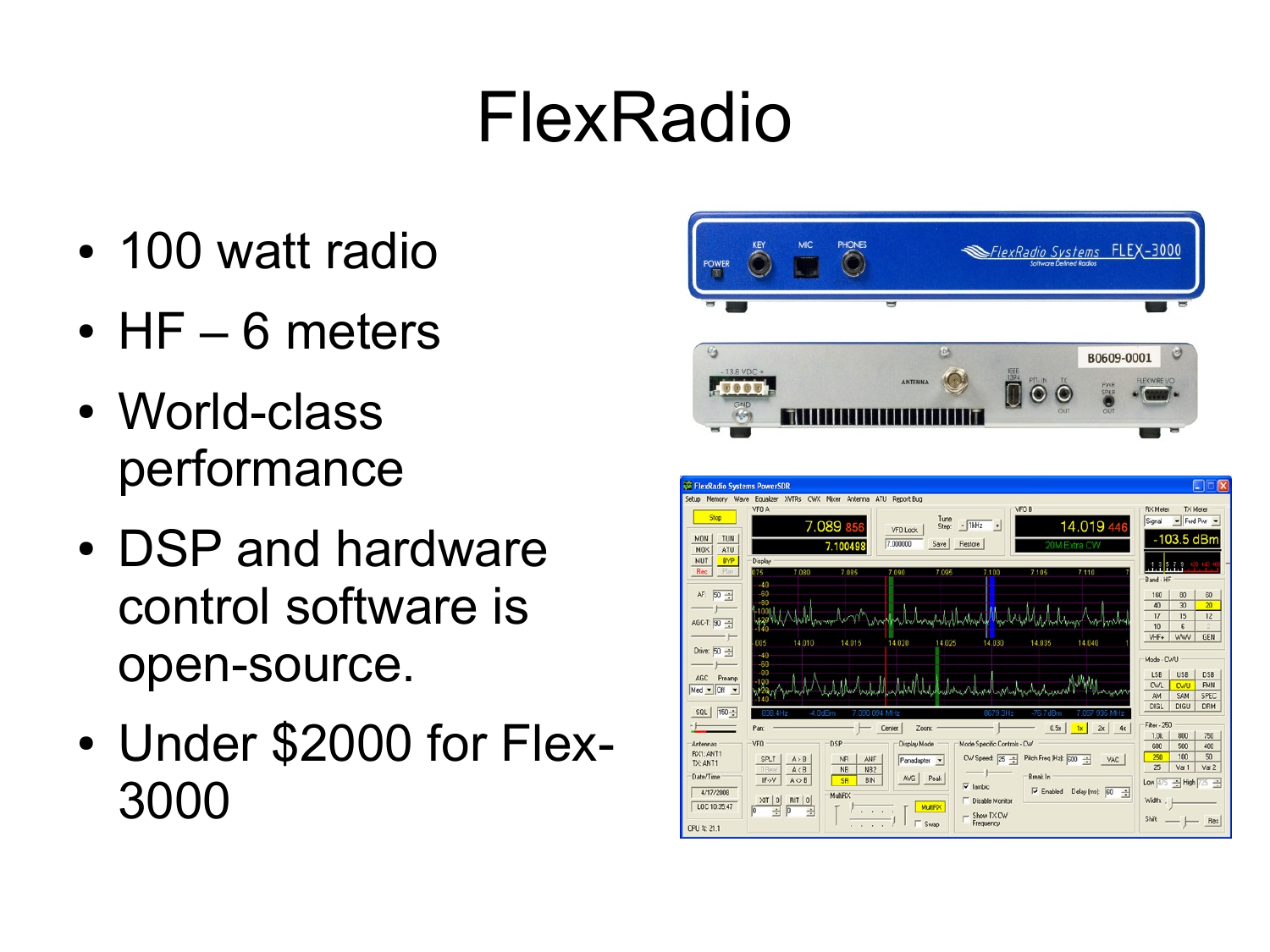#### Low Power Radio

- QRP is under 5 Watts (to the antenna)
- QRPp is even lower
- QRP distance record millions of miles per watt
- Low power means smaller, lighter components
- Low power means more alternatives for power sources
- Advances in DSP bring high sophistication to small radios (K2, for example).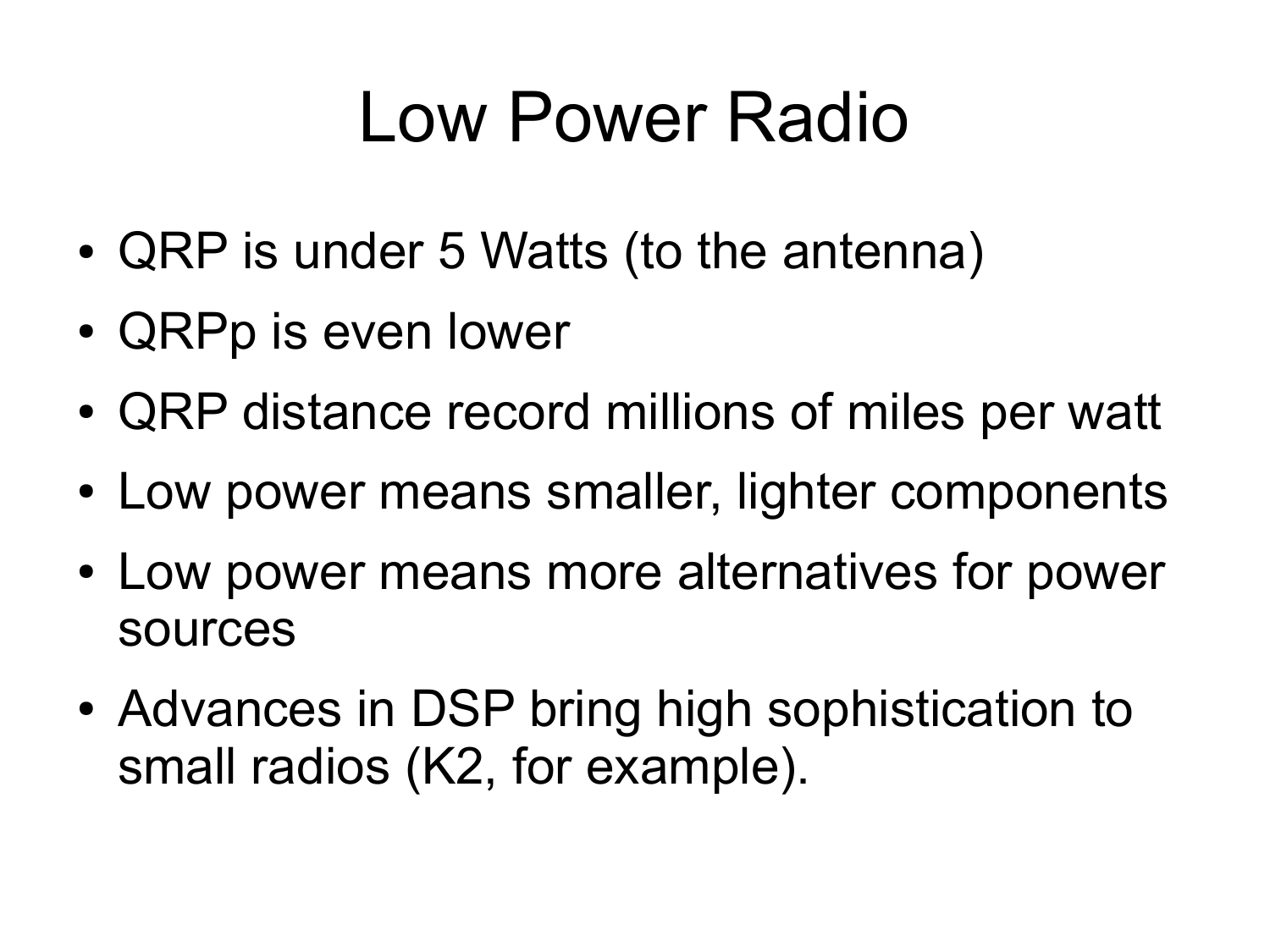# Elecraft K2

- The very popular K2 is available in *kit* form
- QRP but 100w amp available
- SSB, 160m, other features optional
- Starts at \$700
- $\bullet$  Newer K3 is a 100w transceiver

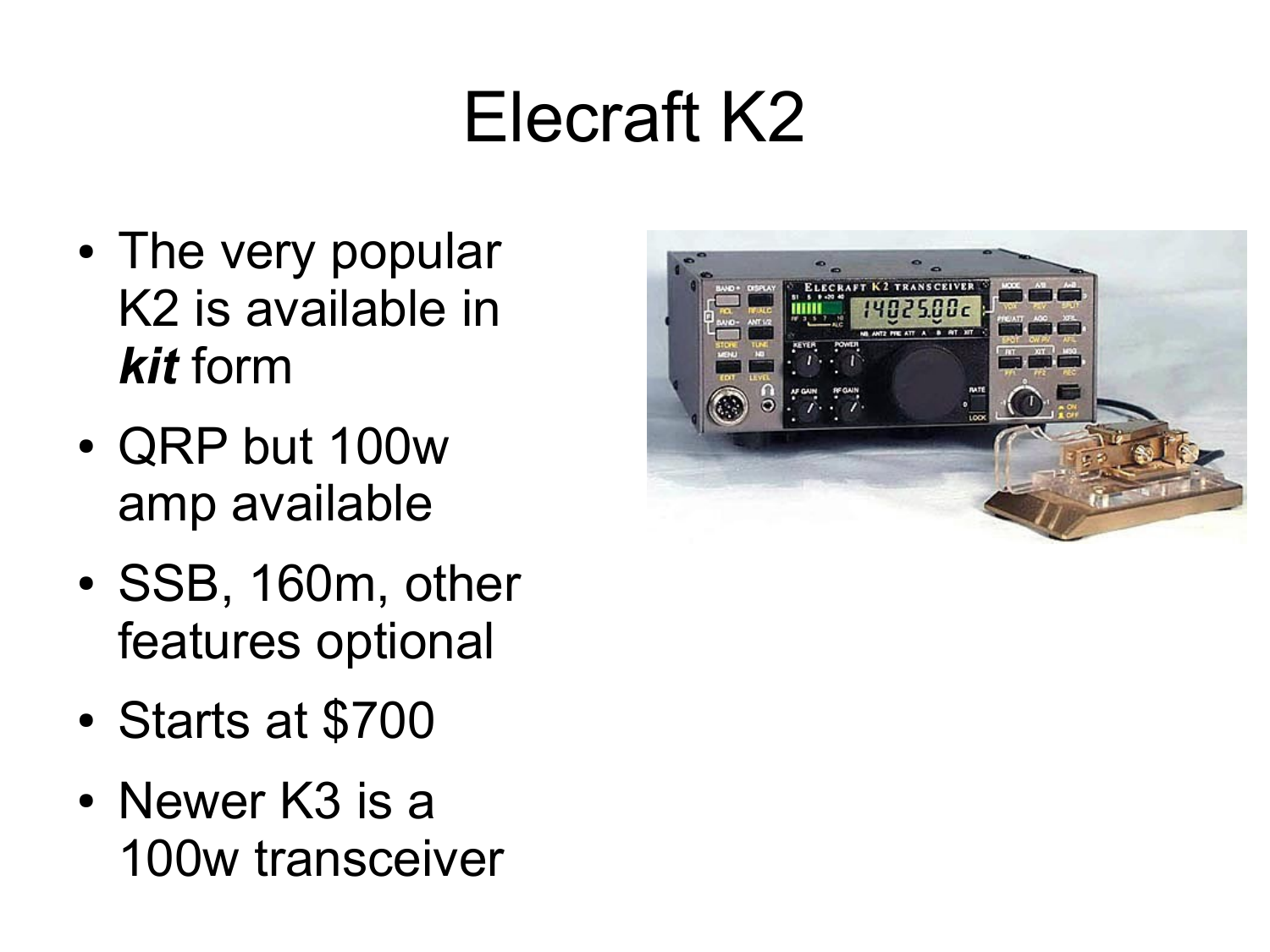#### Amateur Radio Satellites

- Currently there are 40+ amateur satellites operating in low Earth orbit.
- OSCAR I was launched 12 December 1961
- Amateur satellite programs are still going strong after 50 years!



FASTRAC-1 Nov 2010 OSCAR 7 Nov 1974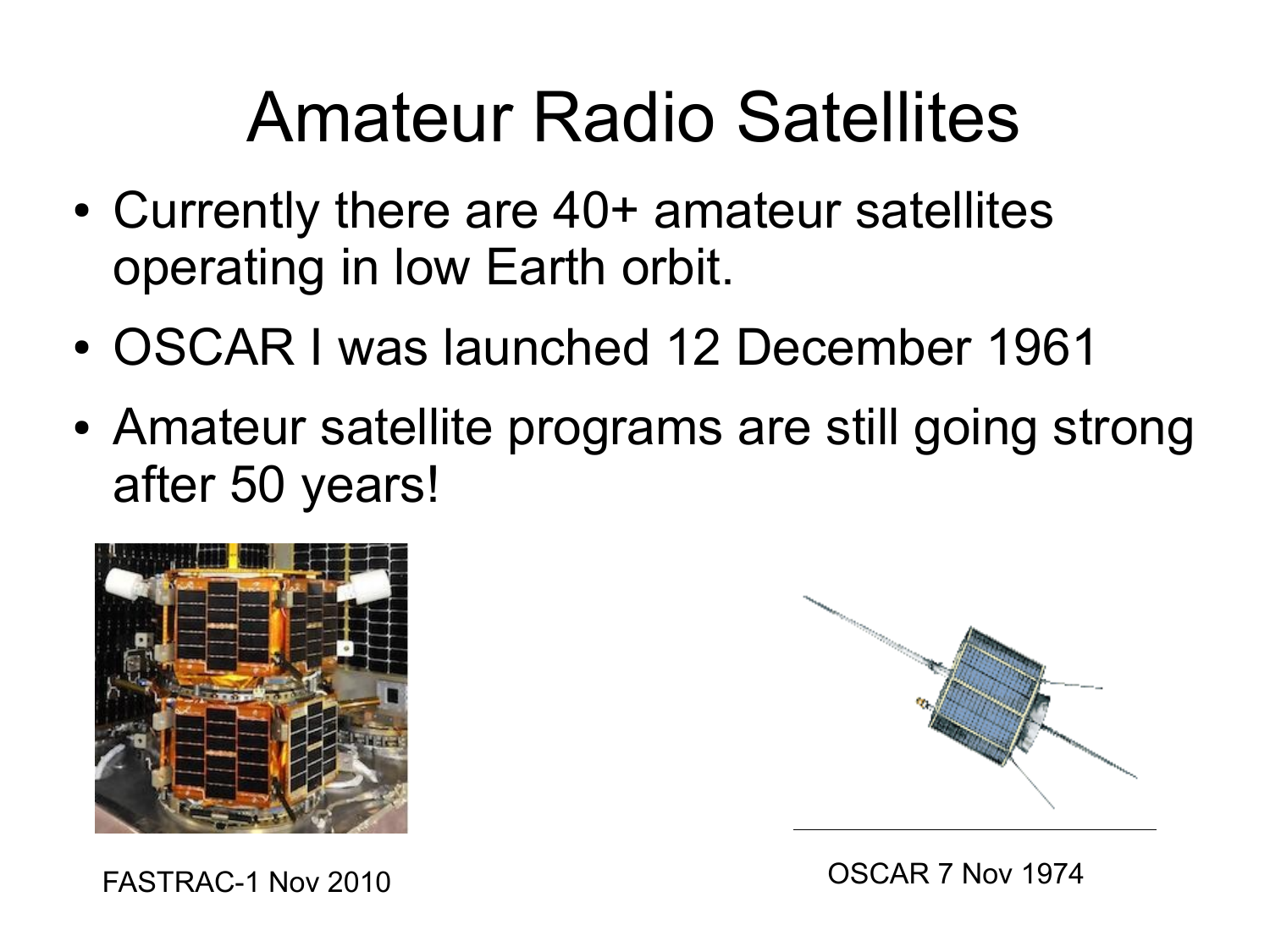#### A Recent Satellite You Can Hear



NanoSail-D spacecraft measures 4 inches wide, 4 inches deep and 13 inches long, roughly the size of a loaf of bread, and weighs about 9 pounds. The NanoSail-D beacon signal can be found at 437.270 Mhz It was ejected 19 Jan 2011.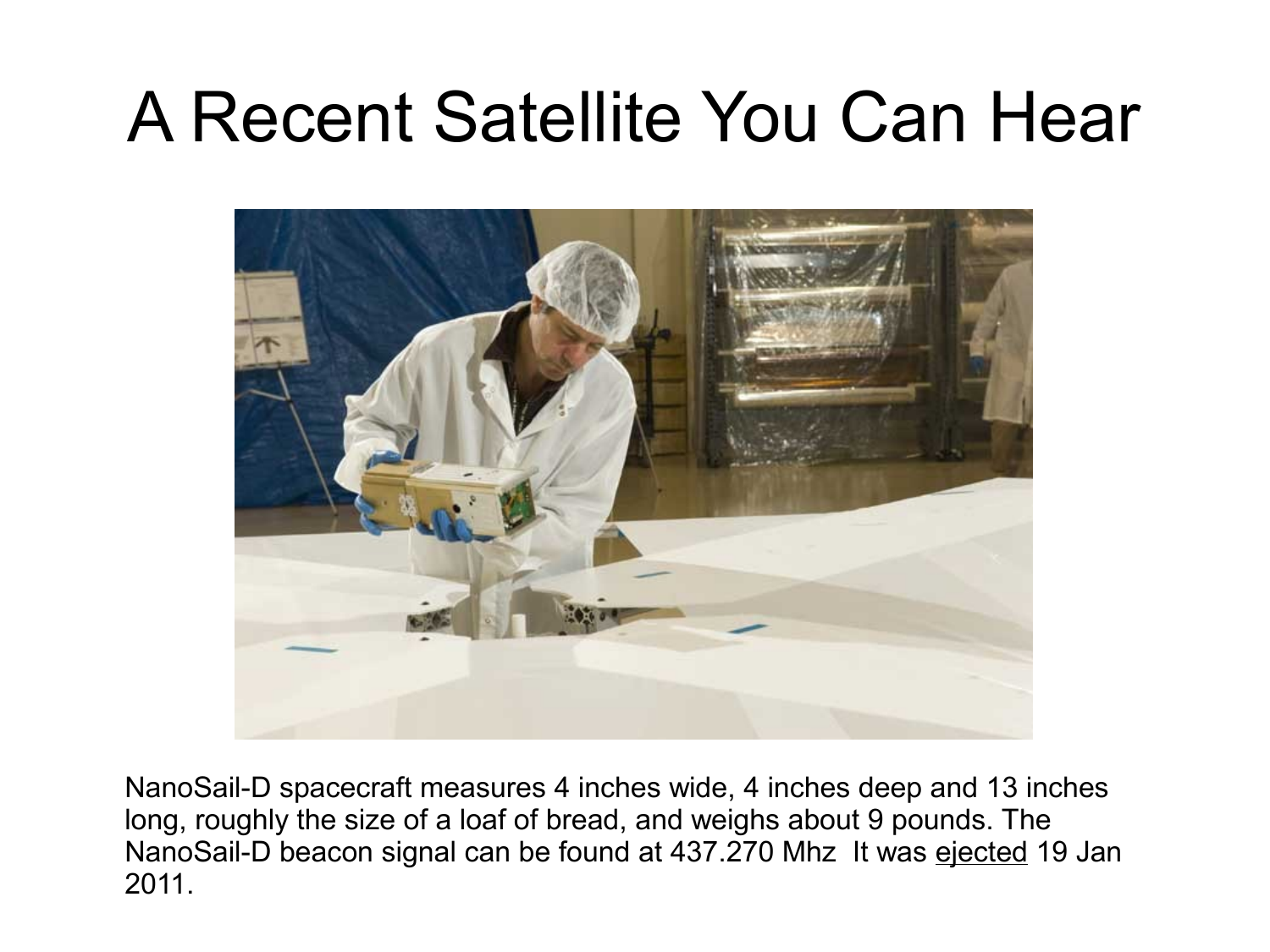# Remote Station Operation

- Internet links operating position to transceiver and station controls
- Avoids local antenna restrictions
- Allows use of ideal transmitter location
- Issues:
	- Power-up sequencing
	- Access security
	- Master power shutdown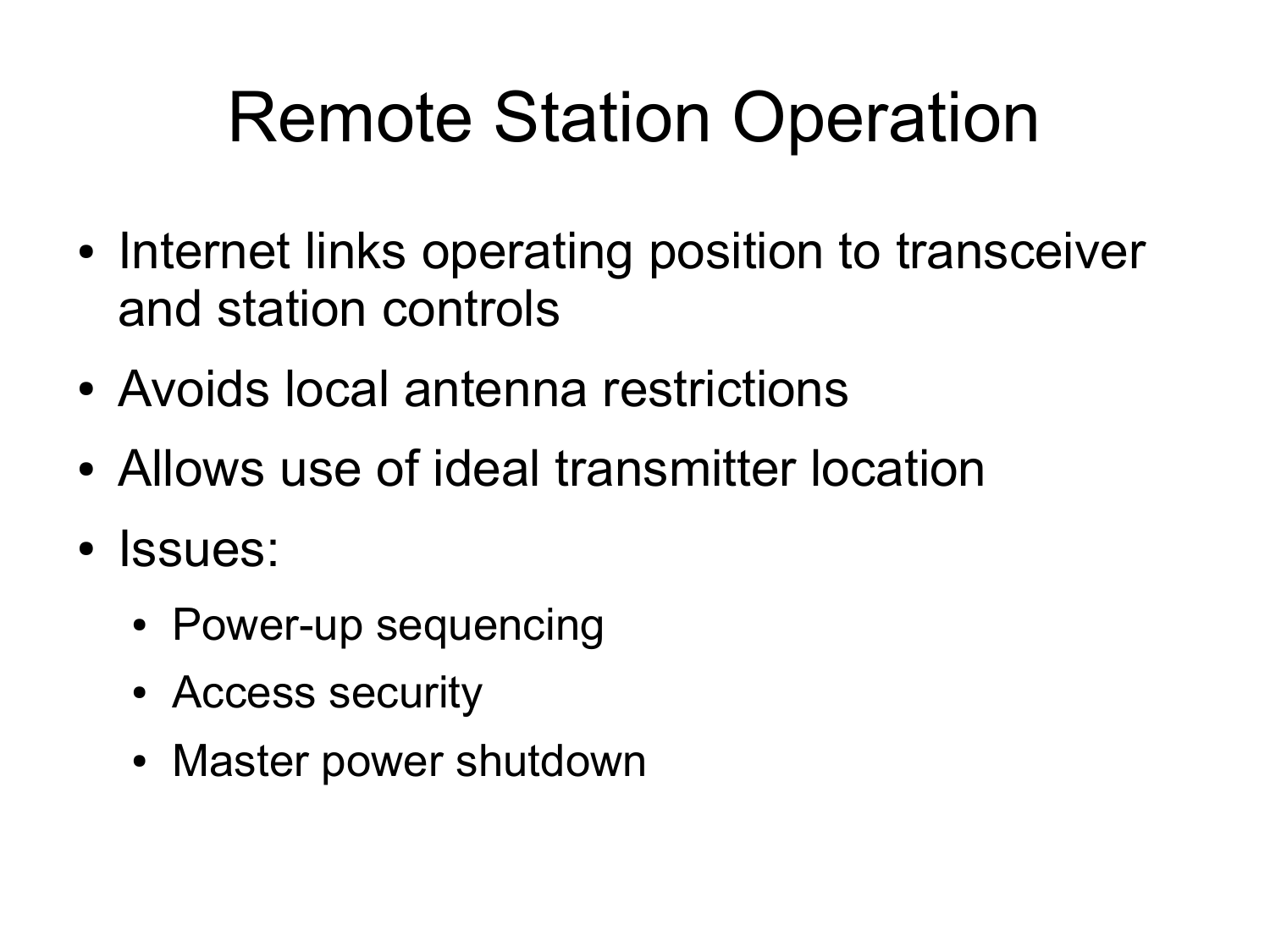# Glentek

- No PC required
- Two way audio plus rig control
- Interface radio to the box
- Connect box to router, DSL, or cable modem
- \$300 \$350 range

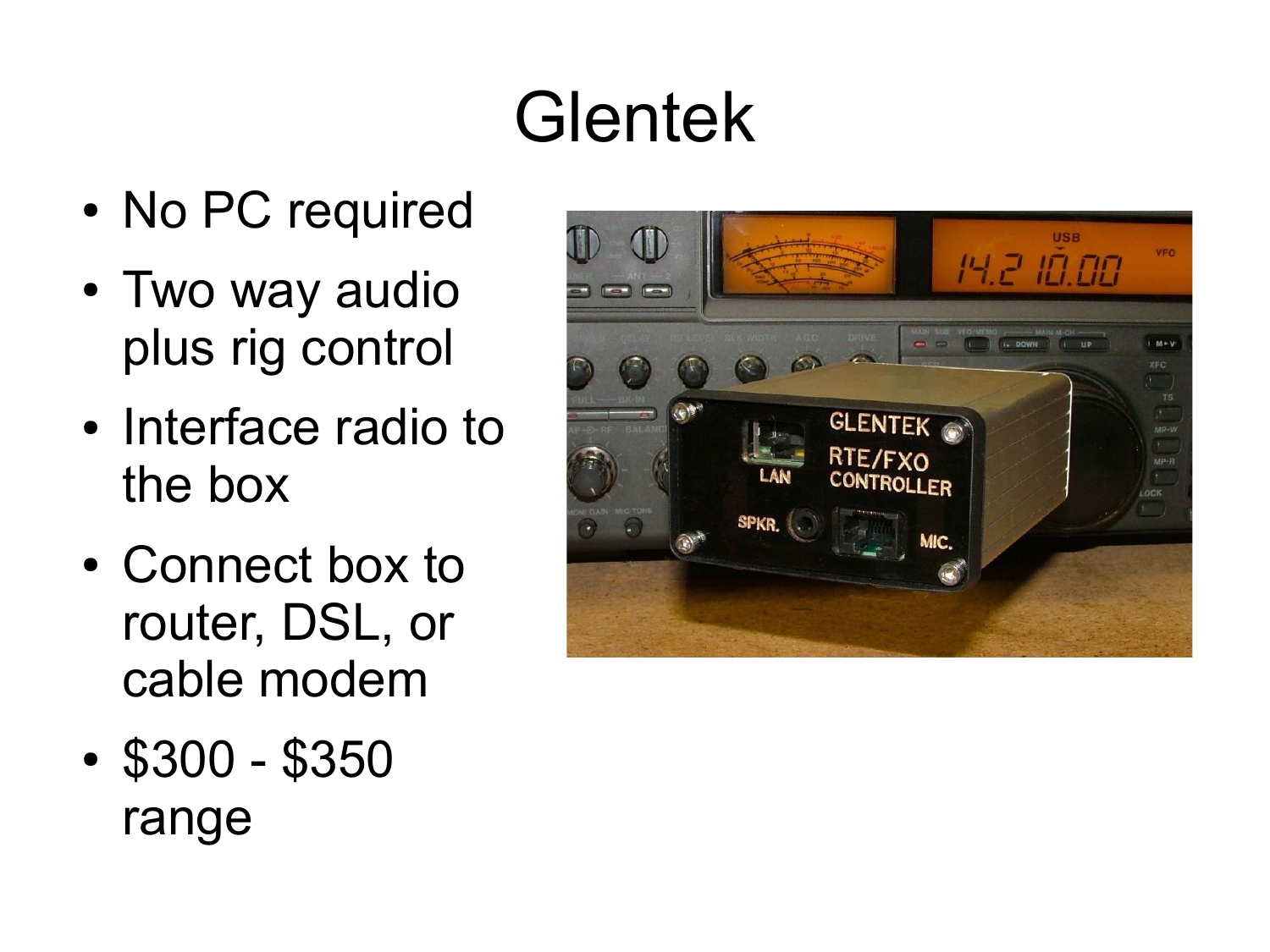# Voice over IP

- Echolink
	- Repeaters link to Internet
	- Hams with Internet access can talk to other hams worldwide
	- Conferencing
- IRLP Internet Radio Linking Project
	- Like Echolink except radio access only
	- But there are stations that bridge IRLP and Echolink
- Yaesu WIRES II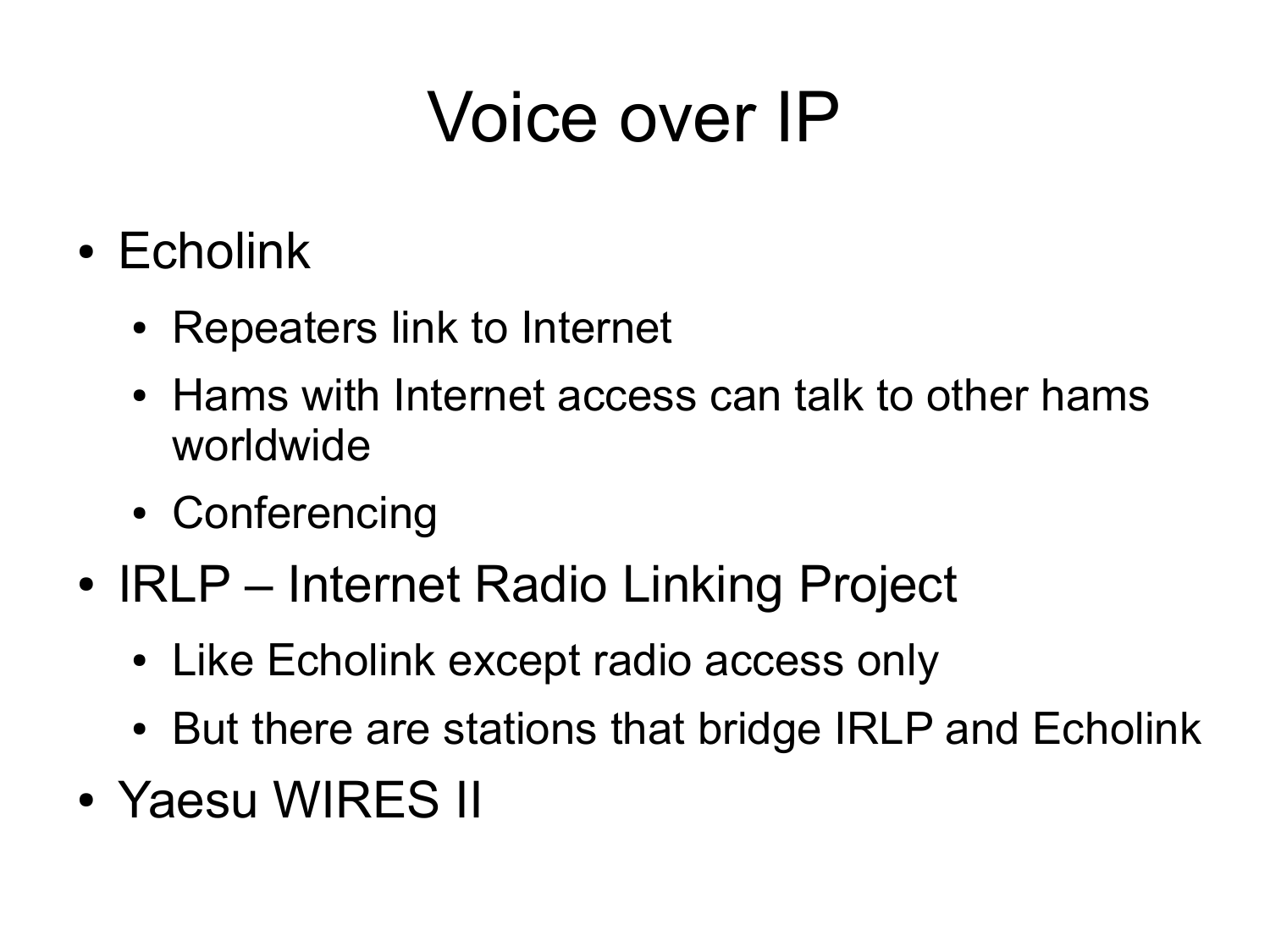#### Internet-Enhanced Communications

- D-Star
- Reverse Beacon Network
- WSPRnet weak signal propagation reporting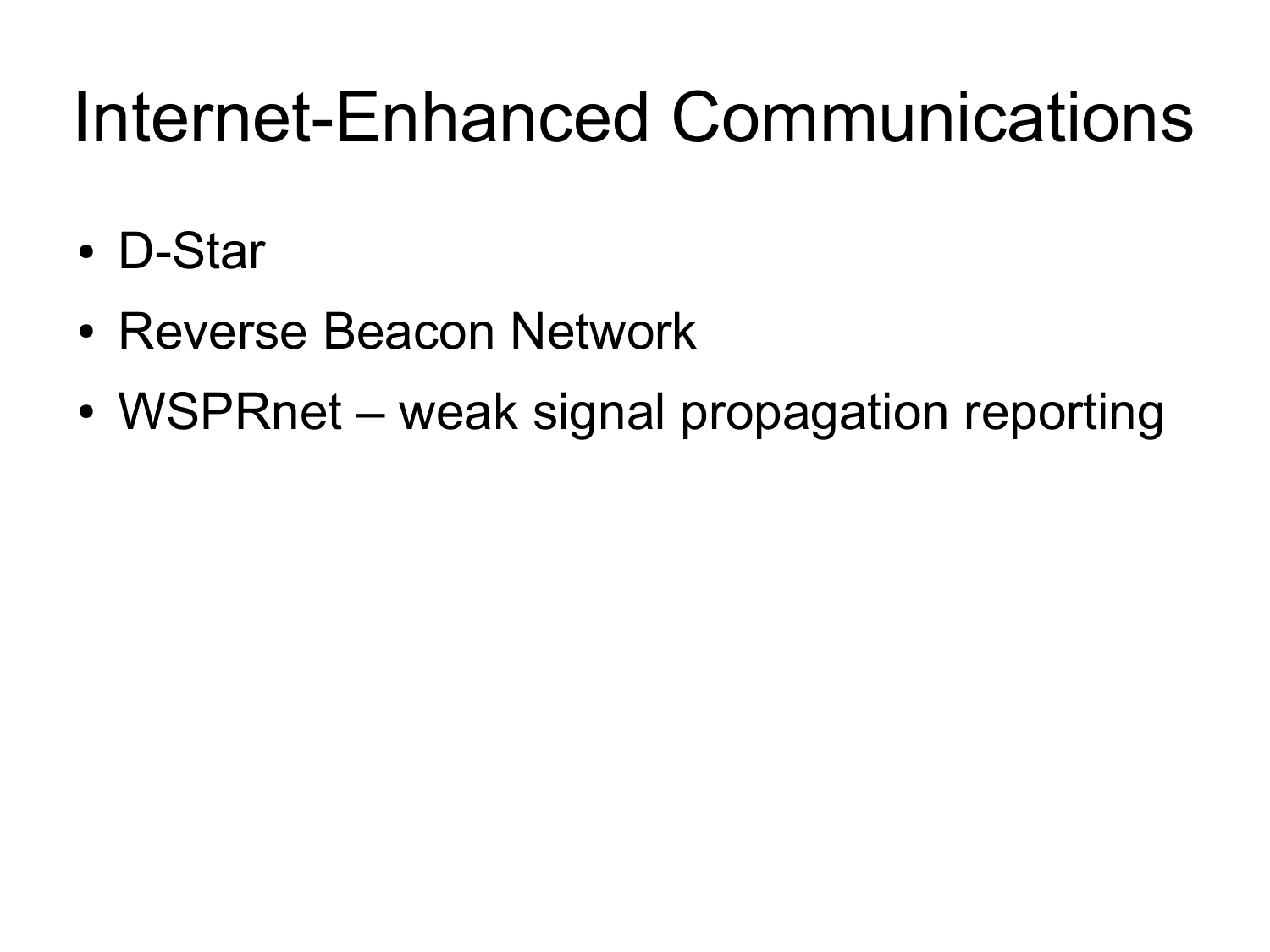# WSPRnet

- This is a real-time propagation data collection.
- Users report contacts to a central spot database.
- User data includes power, antenna info, received signal strength
- Concept by Nobel Prize winner Joe Taylor K1JT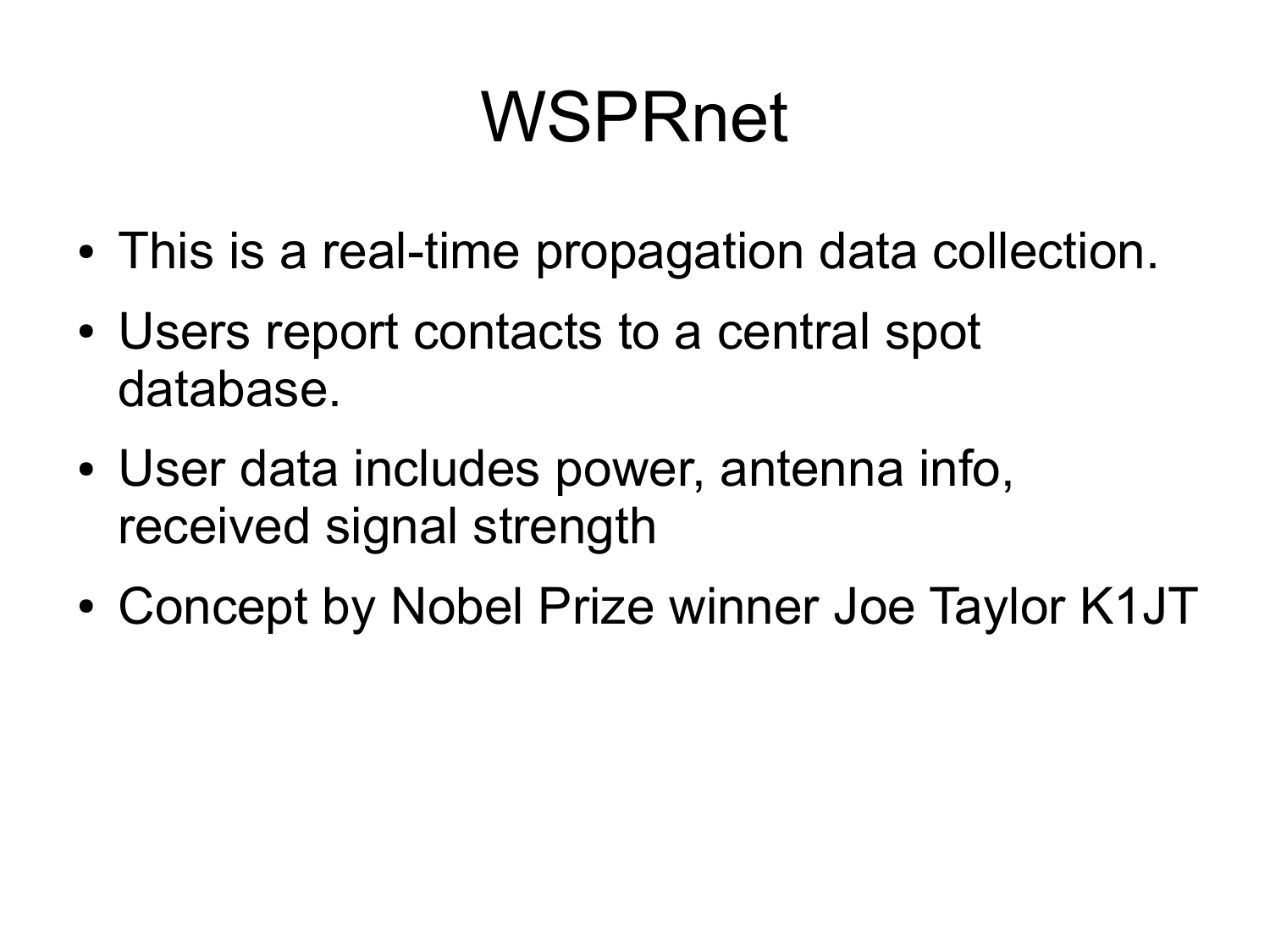# Micro-Controllers invade the ham shack!

- Easy-to-use, inexpensive microcontrollers make it easier to design and build ham shack accessories. Typical ones are:
	- Arduino (\$30 for complete computer)
	- FEZdomino (\$50)
	- PIC by Microchip
	- TI MSP430 (\$4.30 for development kit!)
- Many have free development & support software
- Lots of free application software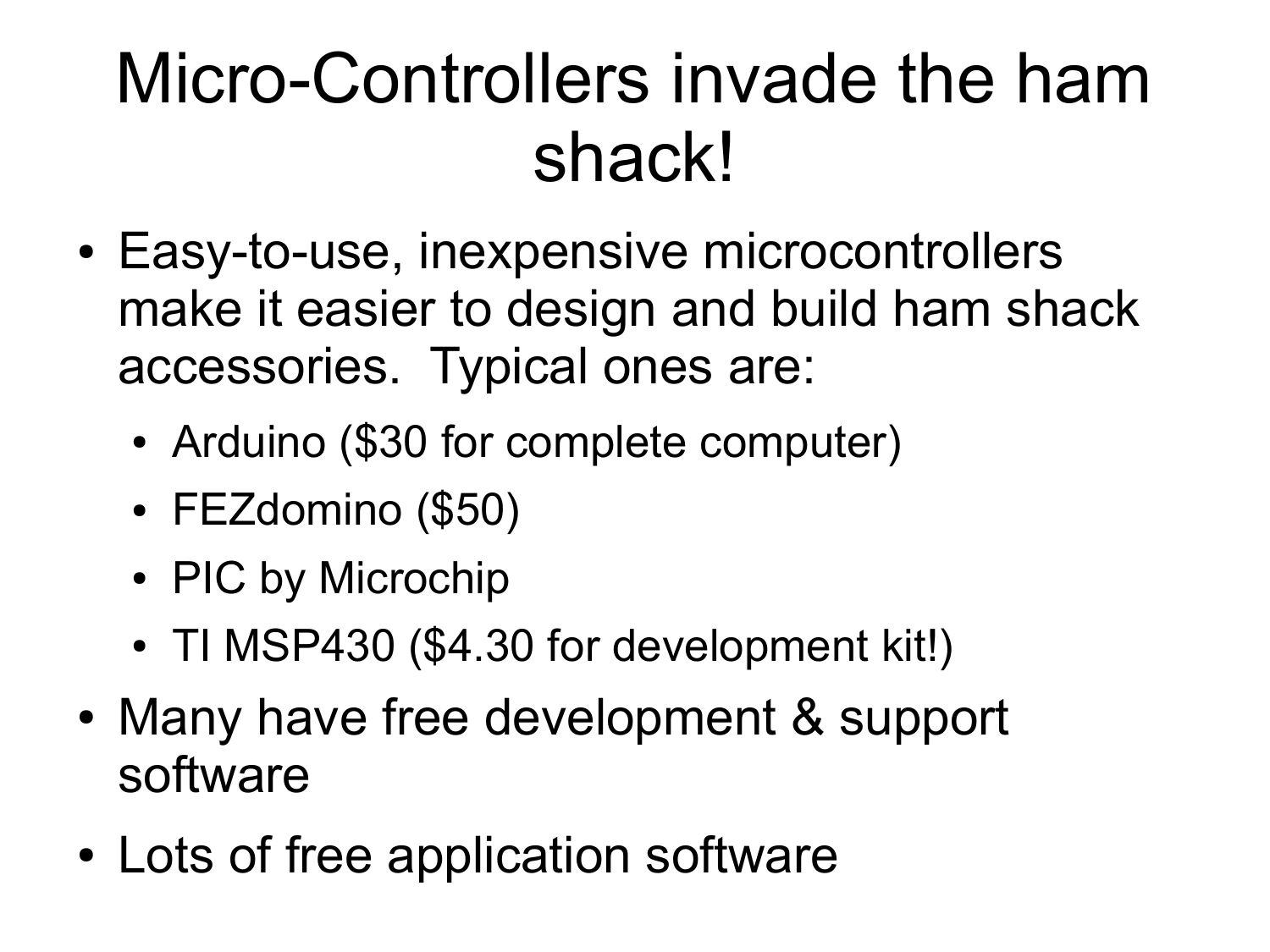# Microcontroller apps for the shack

- Satellite radio controller
	- Calculates for antenna steering and doppler correction
- SO2R (Single Op, 2 Radio) controller for contesting
- lambic keyer
- DX spot announcer
- Internet remote station control
- Hundreds of others (look in any QST)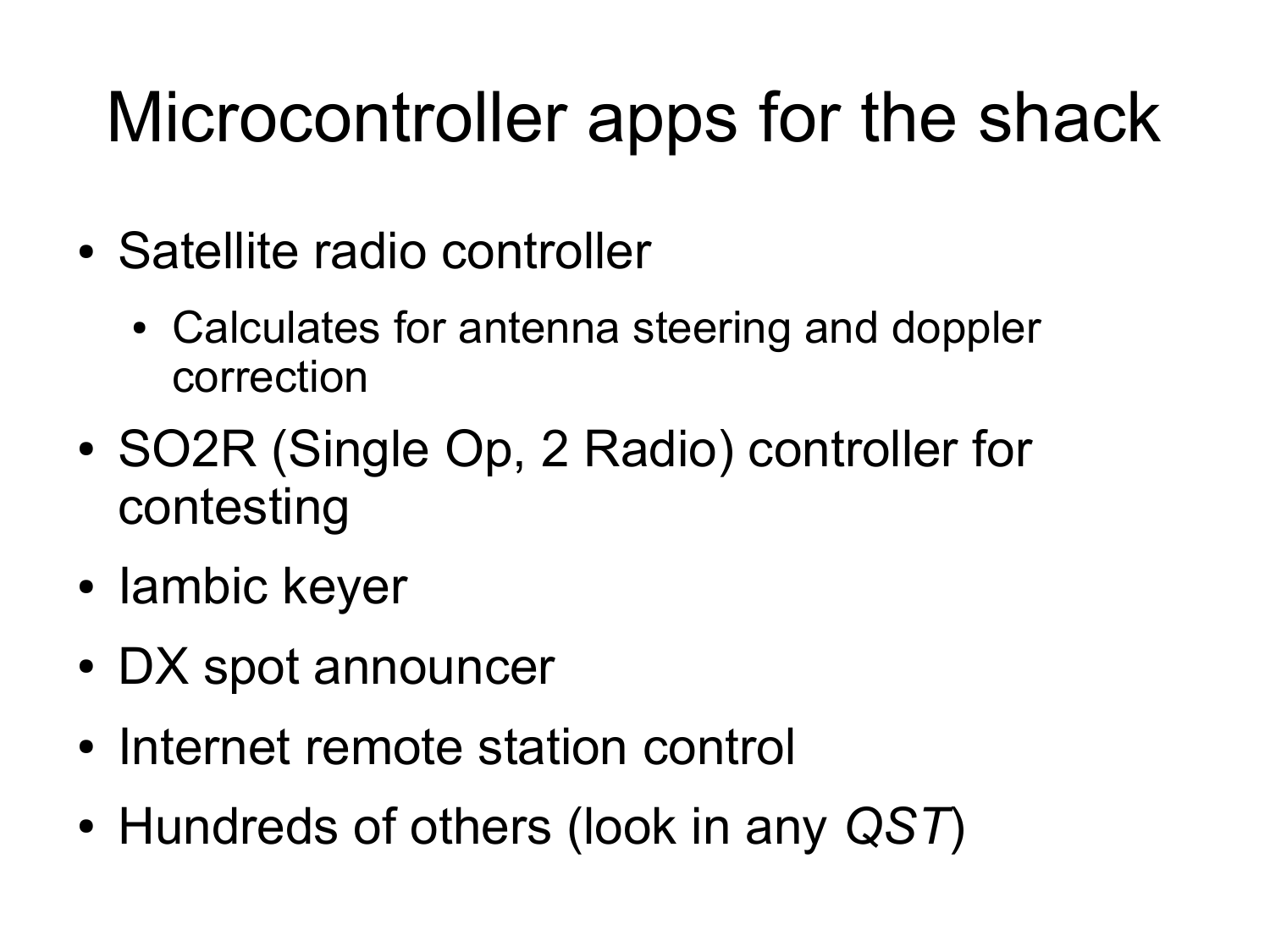# The New Face of Homebrewing

- Circuit simulation (LTSpice)
	- Schematic capture, simulation, export
- Circuit board fabrication
	- Import from LTSpice, routing, labeling, ordering
- Microcontroller software development (Arduino)
	- Inexpensive, open source, open hardware
- Design capture (Fritzing)
	- Still in alpha test, but ...